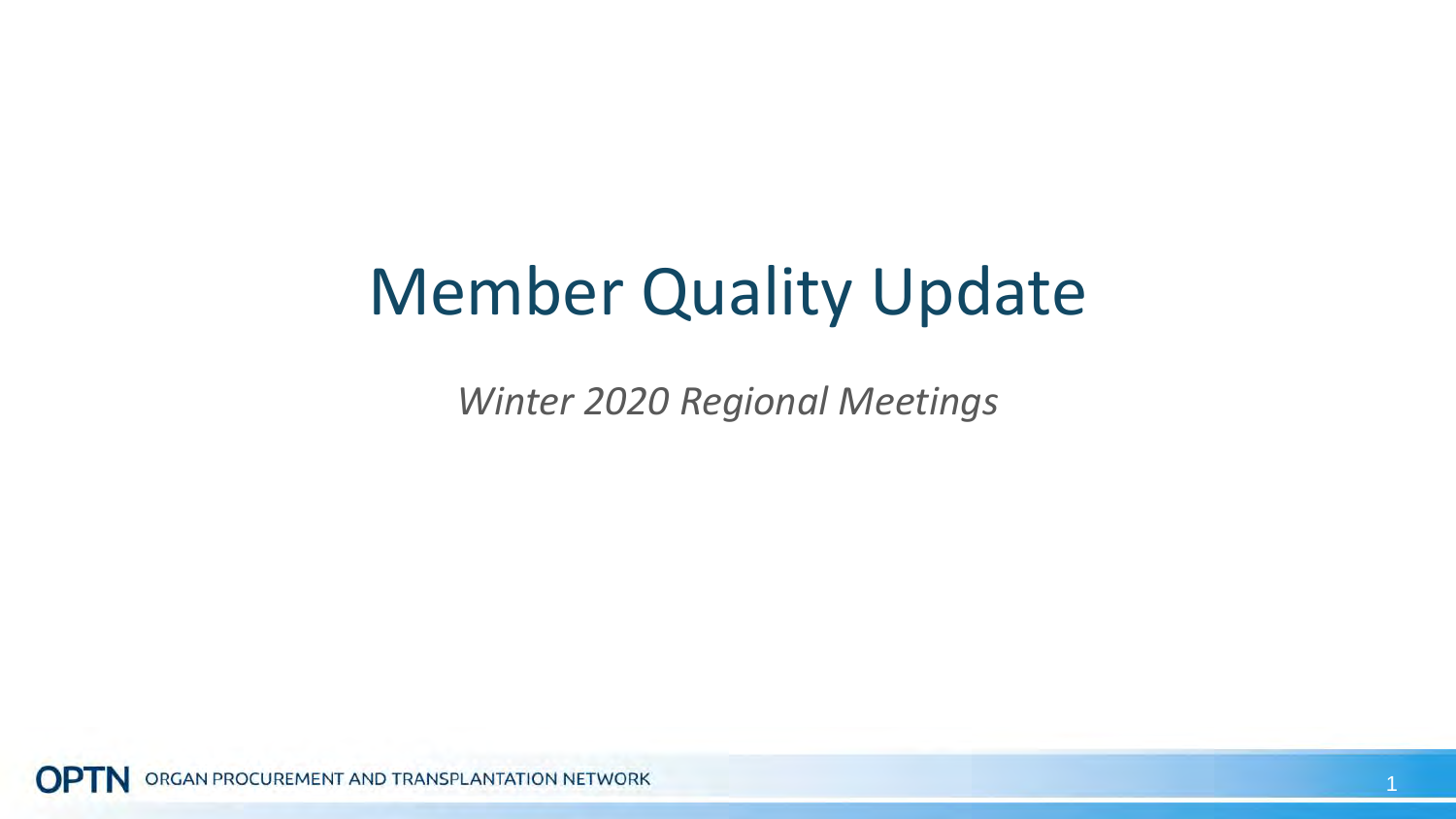### Pediatric Bylaw Implementation Update

| <b>Application Status</b>       | <b>Total Number</b> | <b>Percent of Total</b> |
|---------------------------------|---------------------|-------------------------|
| <b>Applications Received</b>    | 271                 | 70 %                    |
| <b>Opt Outs</b>                 | 103                 | 27%                     |
| <b>Total Received + Opt Out</b> | 374                 | 97%                     |
| <b>Awaiting Response</b>        | 13                  | 3%                      |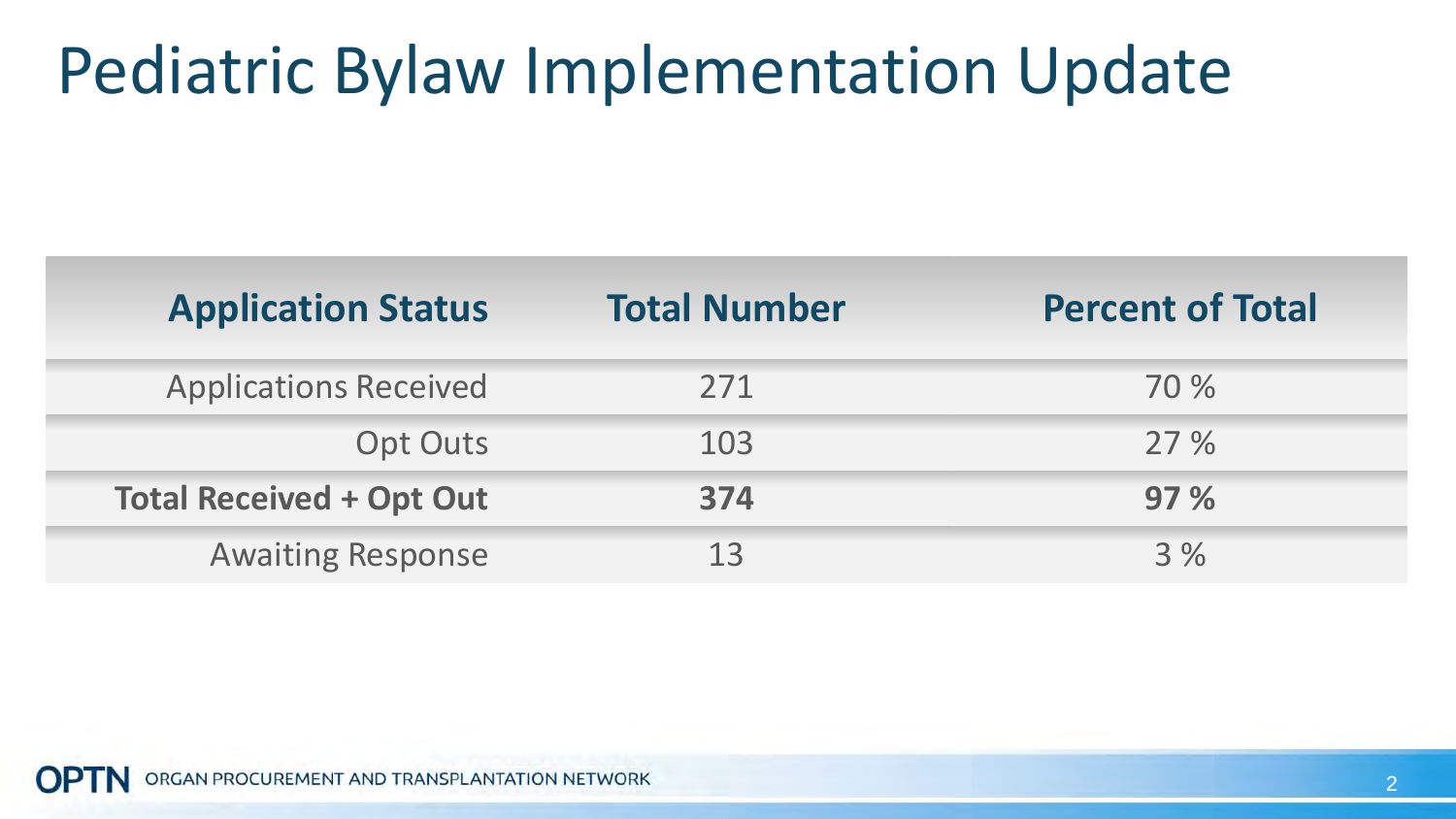#### OPTN Member Search Updates

#### **Member Directory**

Home » Members » Member Directory

#### Committees

|                           | <b>Search Member Directory</b>                | $1122127$ monthly<br><b>Transplants</b>            |  |
|---------------------------|-----------------------------------------------|----------------------------------------------------|--|
| Committee O & A           | <b>Step 1: Select a Member Type</b>           | Centers that perform<br>heart/lung transplants     |  |
| <b>Member Directory</b>   | $\nabla$ Co<br>Transplant Centers by Organ    | are listed on both the                             |  |
| <b>Board of Directors</b> | <b>Select an Organ Type</b>                   | "heart" and "lung" lists.                          |  |
| Board Q & A               | Co<br>All                                     | <b>Key Personnel Notice</b>                        |  |
| <b>Executive Summary</b>  | <b>Step 2: Specify member status</b>          | If you wish to see key<br>personnel for transplant |  |
| <b>Member Actions</b>     | All<br>$V$ $Go$                               | programs, use the<br><b>Transplant Center by</b>   |  |
| Regions                   | Step 3: Select an option to sort your results | Organ search function                              |  |
| <b>Review Boards</b>      | Select a region<br>Select a state             | and choose a specific<br>organ.                    |  |
| <b>Get Involved</b>       | $V$ Go<br>or                                  |                                                    |  |

Heart/Lung

U.S. Department of Health and Human Services

Organ Procurement & Transplantation Network



This is an official U.S. Government Web site managed by the Health Resources and Services Administration, U.S. Department of Health & Human Services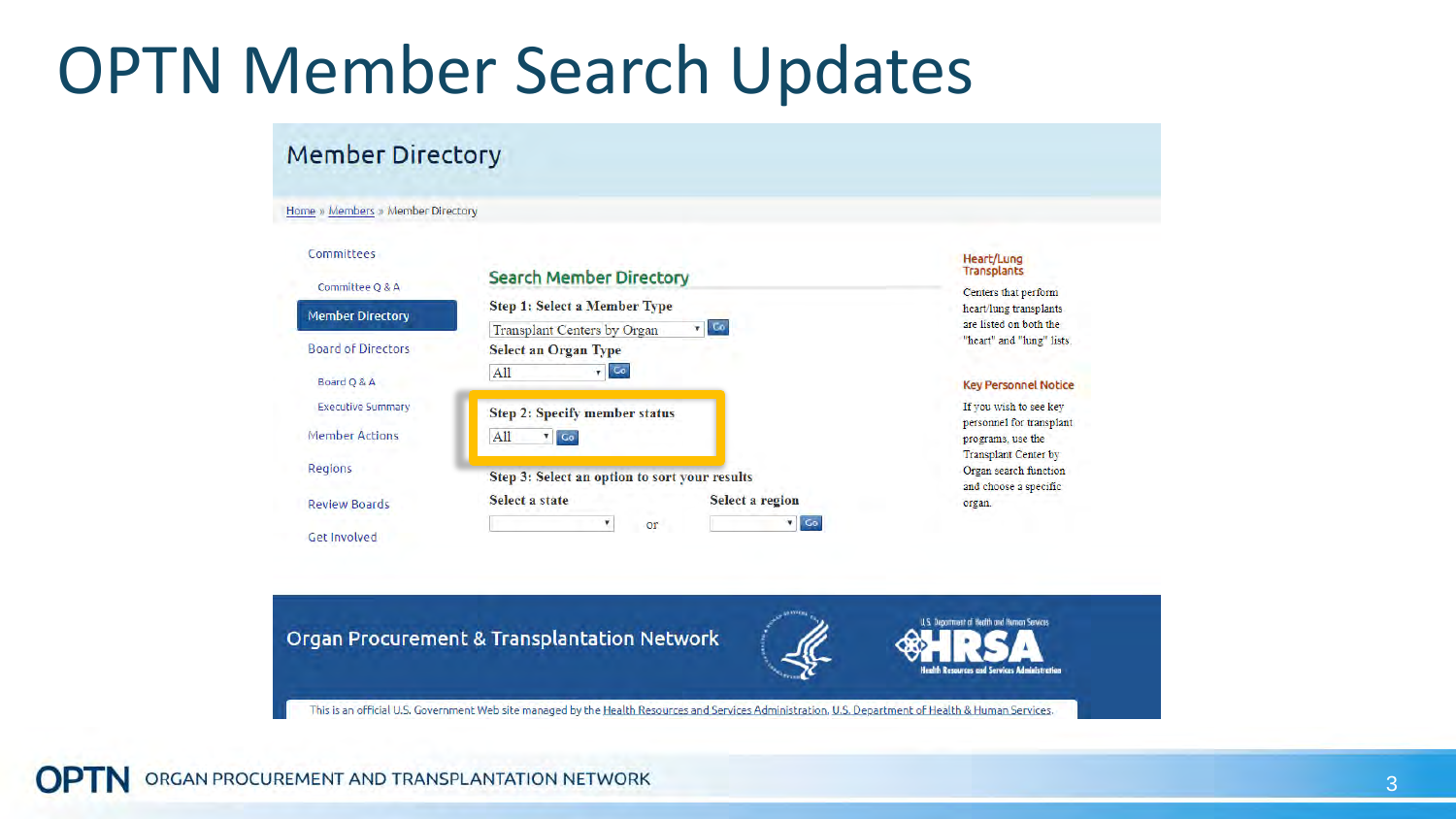### OPTN Member Search Updates

#### **Member Directory**

Home » Members » Member Directory

#### Committees

#### Committee Q & A

| <b>Member Directory</b>                           | Transplant Centers by Organ *             |                             |                                                                                                                  |                          |        |  |  |
|---------------------------------------------------|-------------------------------------------|-----------------------------|------------------------------------------------------------------------------------------------------------------|--------------------------|--------|--|--|
| <b>Board of Directors</b>                         | with Kidney Transplant Programs           |                             |                                                                                                                  |                          |        |  |  |
| Board Q & A                                       | Name<br>⊕                                 | Location                    | <b>Key Personnel</b>                                                                                             | <b>Center Phone</b><br>Θ | Region |  |  |
| <b>Executive Summary</b><br><b>Member Actions</b> | OKBC - Integris Baptist<br>Medical Center | Oklahoma City,<br><b>OK</b> | Transplant Program Director -<br>Primary Physician - Jose-Marie A E1-Amm<br>Primary Surgeon - E. N. Scott Samara | 405-949-3816             | 4      |  |  |
| Regions                                           | OKCM - Children's<br>Hospital of Oklahoma | Oklahoma City,<br>OK        | Transplant Program Director -<br>Primary Physician - Anjali B Nayak<br>Primary Surgeon - Alan M Hawxby           | 888-777-7081             | 4      |  |  |
| <b>Review Boards</b>                              | OKMD - OU Medical<br>Center               | Oklahoma City,<br>OK        | Transplant Program Director -<br>Primary Physician - Benjamin D Cowley Jr<br>Primary Surgeon - Alan M Hawxby     | 405-271-7498             | 4      |  |  |
| <b>Get Involved</b>                               |                                           |                             |                                                                                                                  |                          |        |  |  |

 $\bullet$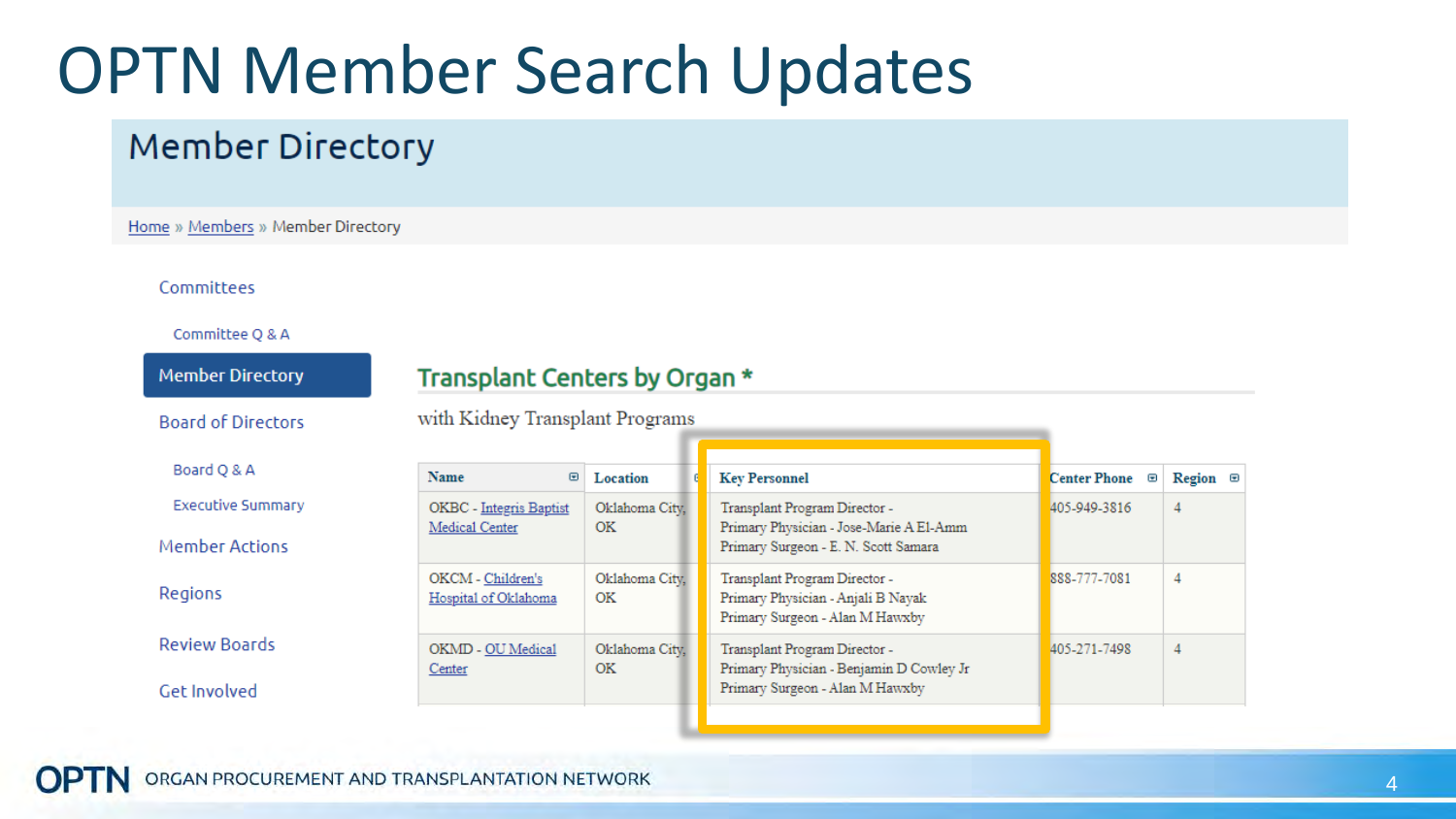### Membership Questions

- [MembershipRequests@unos.org](mailto:MembershipRequests@unos.org)
- (833) 577-9469, M-F 8am-5pm EST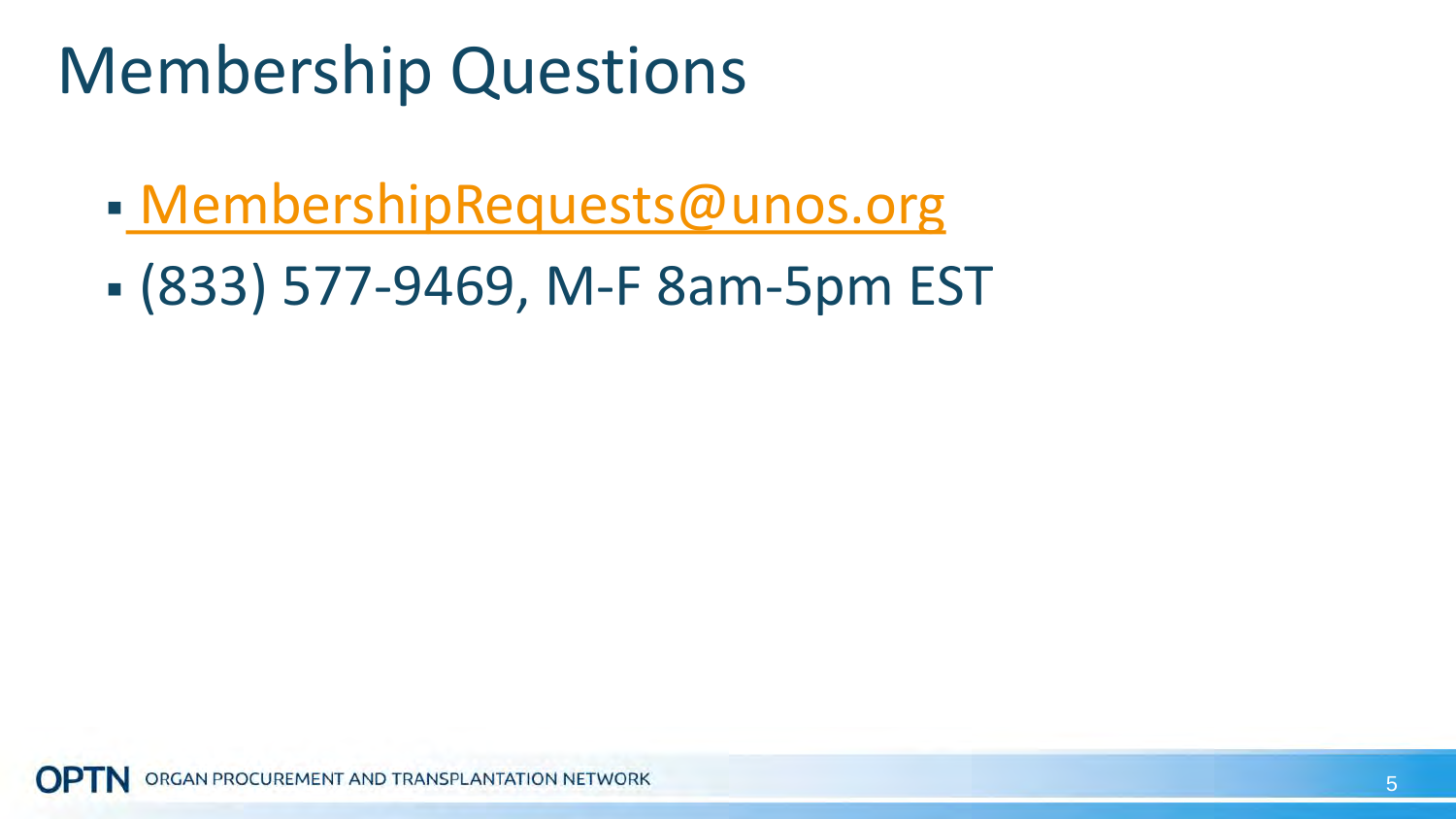## Encouraging Member Self-Reporting





#### Member reporting hotline  $(866)$  787-4909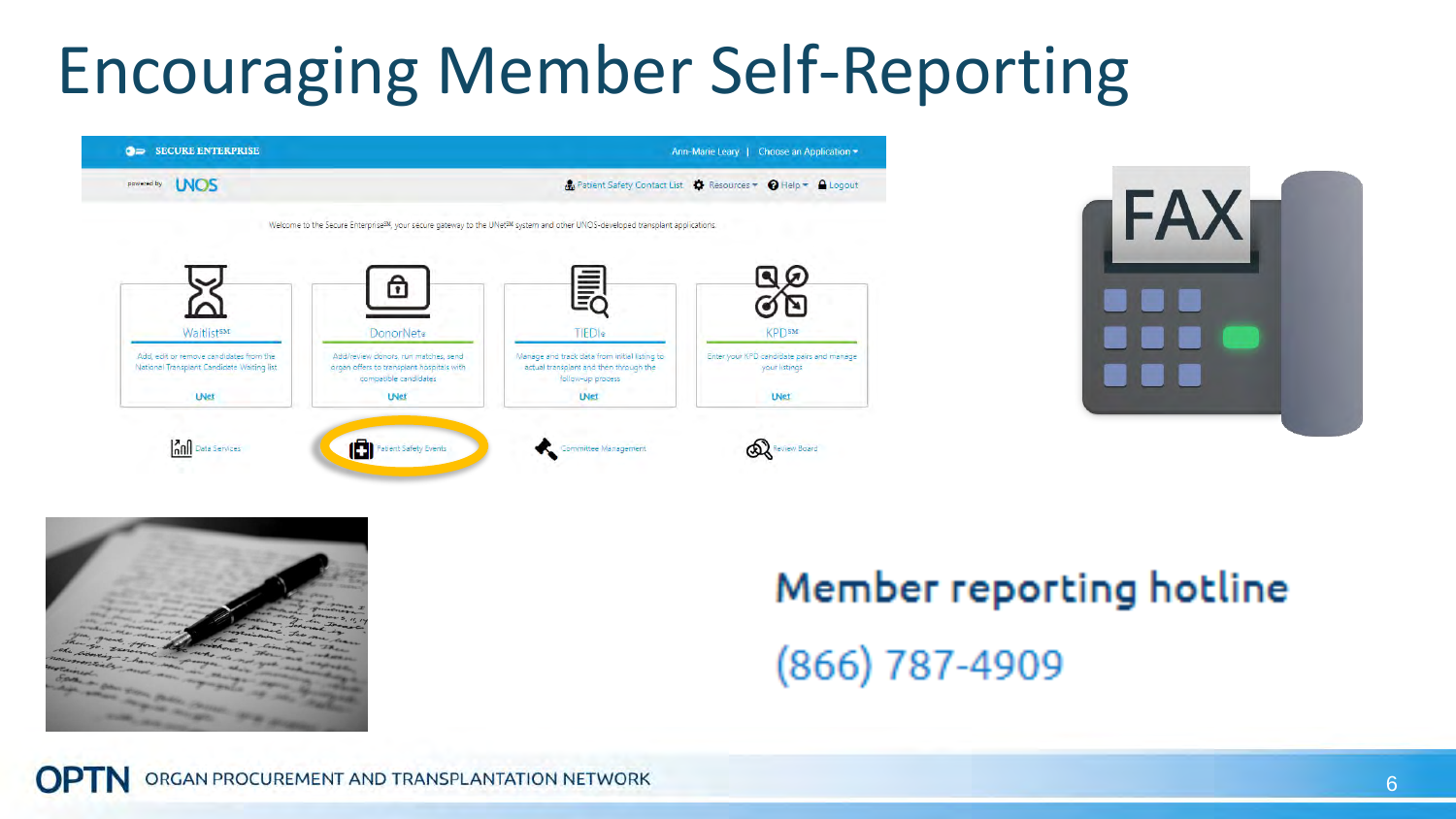# Why do we want to encourage self-reporting?

#### Education

**Increased reporting will make it easier to share information without** jeopardizing peer review protections

#### Collaboration

- To provide members with feedback and assistance regarding potential safety issues and process improvement activities
- HRSA Contract task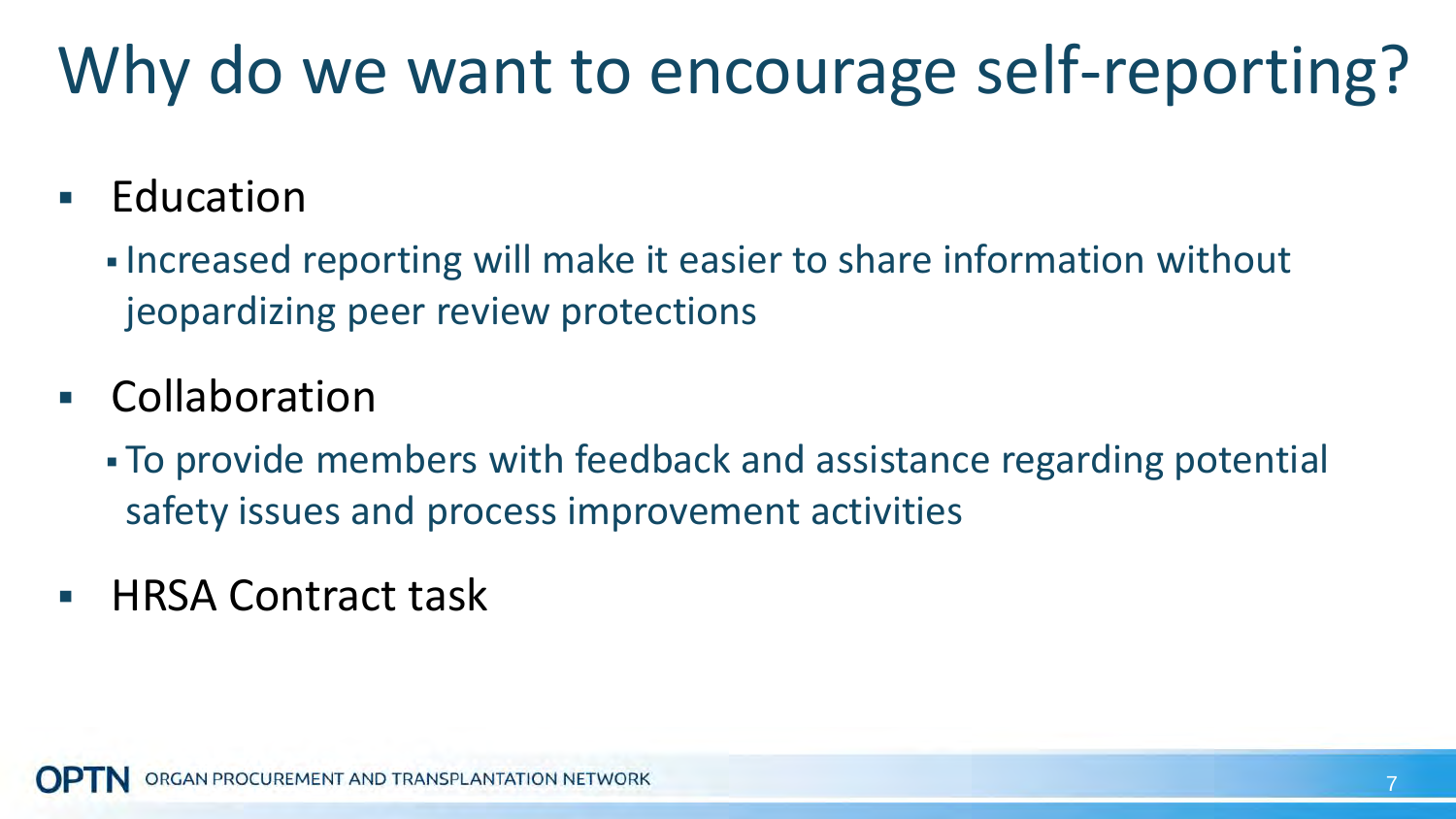## How can we encourage self-reporting?

#### Improving MPSC Processes:

- Closing with no action issues that are reported and appropriately addressed (effective Dec 2019)
- Continuing to evaluate additional changes, such as whether all potential noncompliances still need MPSC review
- Improving the Portal:
	- Ease of use, ability to search for previous events
- Improving Information Sharing:
	- Evaluating updated reports Member Quality/MPSC can provide with the community about information received through the Portal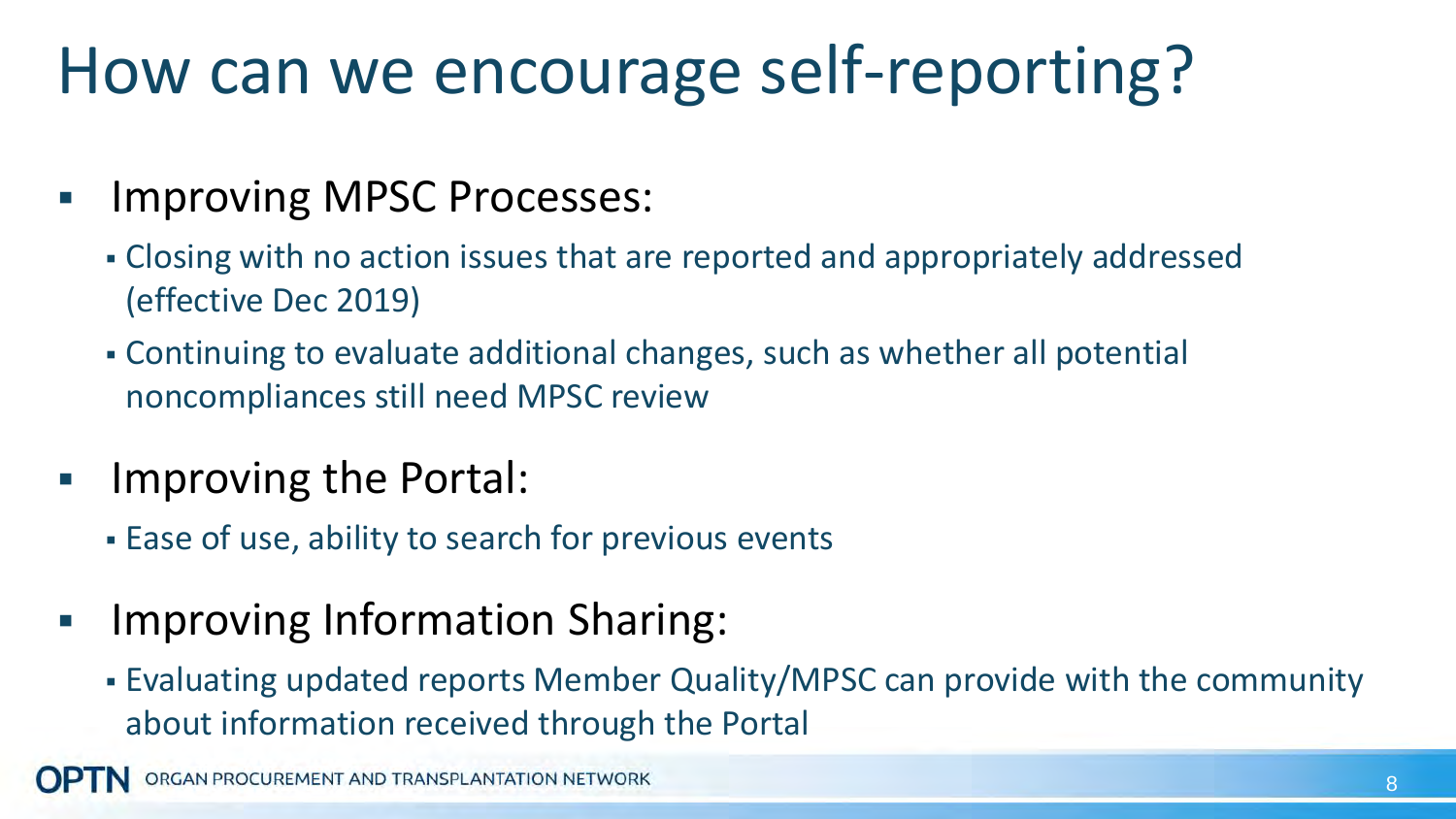## What do we need from members?

- Feedback!
	- What suggestions do you have for improvements to MPSC processes, the Portal and information sharing?
	- What else might encourage you to self-report?
	- What kind of assistance would you like to receive from staff and/or the MPSC?
	- [MQFeedback@unos.org](mailto:MQFeedback@unos.org)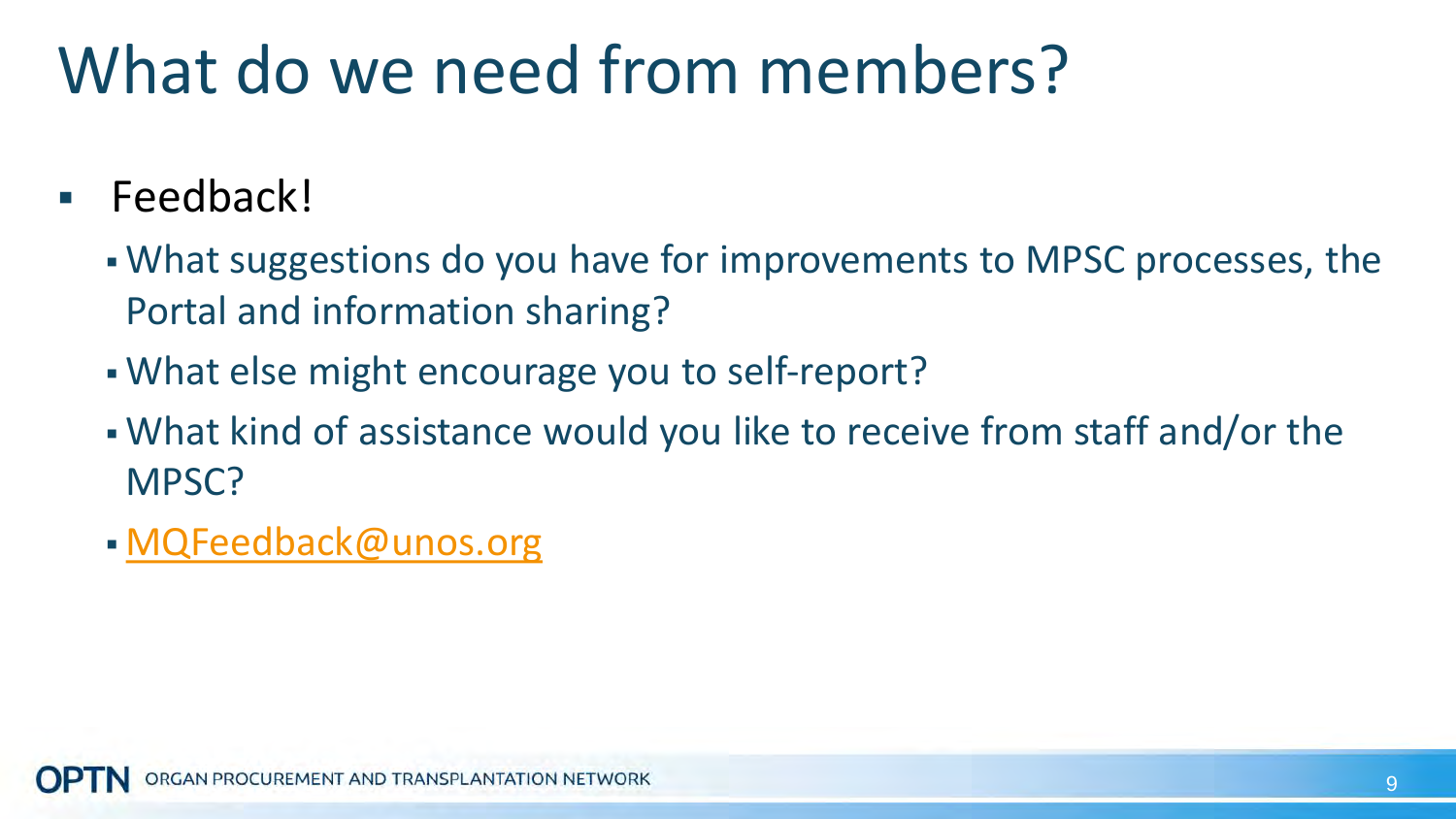### Next Steps

- A long-term, ongoing MQ/MPSC project
- Community feedback and requirements gathering
	- TMF focus groups April 6 & 7
	- Discovery calls with individual members Spring/Summer
	- Additional feedback throughout 2020
- Implementation
- Evaluation